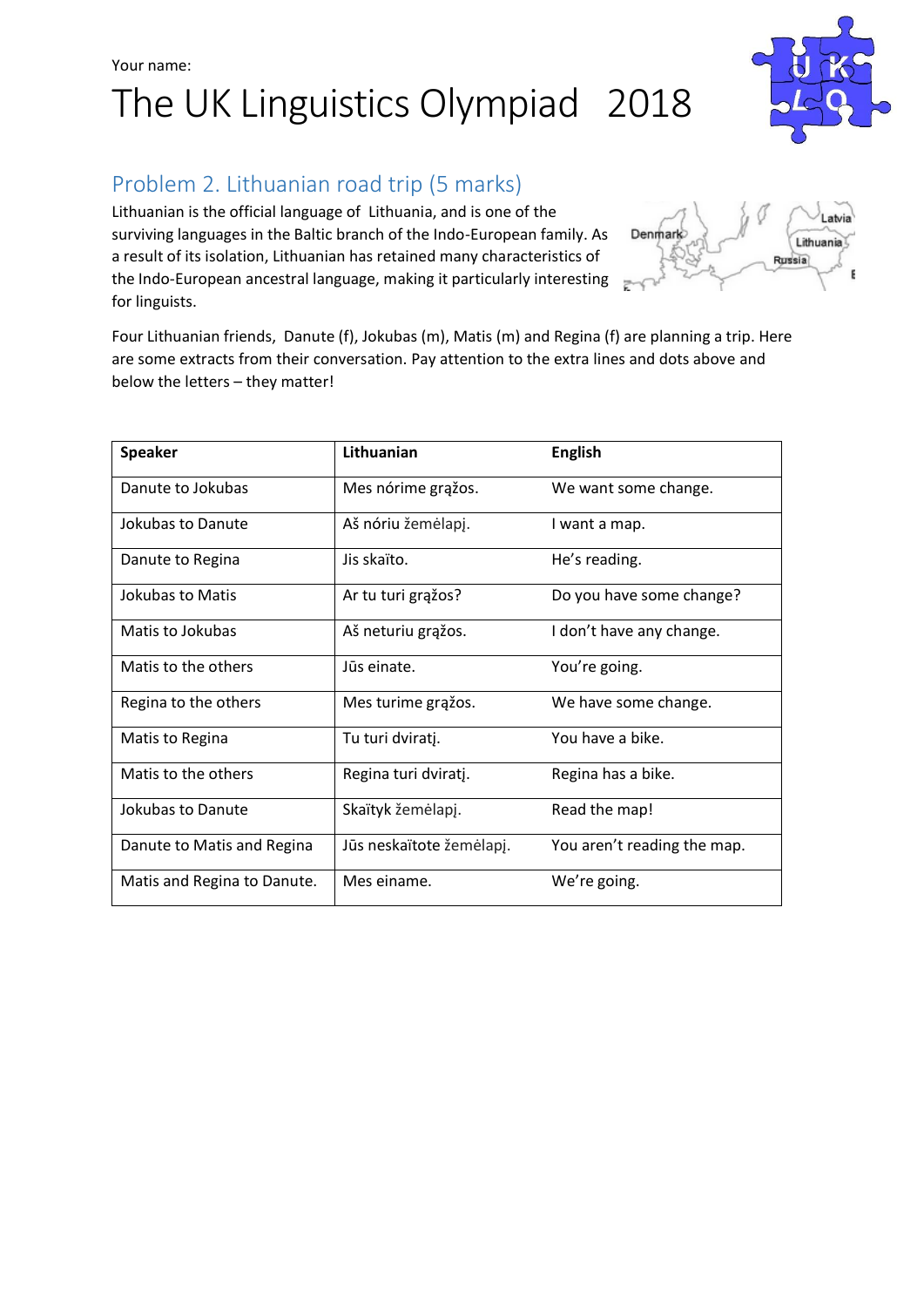## Your name: The UK Linguistics Olympiad 2018



**For you: From the conversation, work out how to** translate these English sentences into Lithuanian**. Once again, make sure you pay attention to the extra lines and dots above and below the letters.**

| 1. | to Danute and<br>Jokubas | Do you have a bike?           |  |
|----|--------------------------|-------------------------------|--|
| 2. | to Jokubas and Matis     | You're not reading.           |  |
| 3. | to Matis                 | You are going.                |  |
| 4. |                          | Is Matis going?               |  |
| 5. |                          | We don't want any<br>change.  |  |
| 6. | Jokubas to the others    | You don't have any<br>change. |  |
| 7. |                          | Don't I have a bike?          |  |
| 8. |                          | I don't want a map.           |  |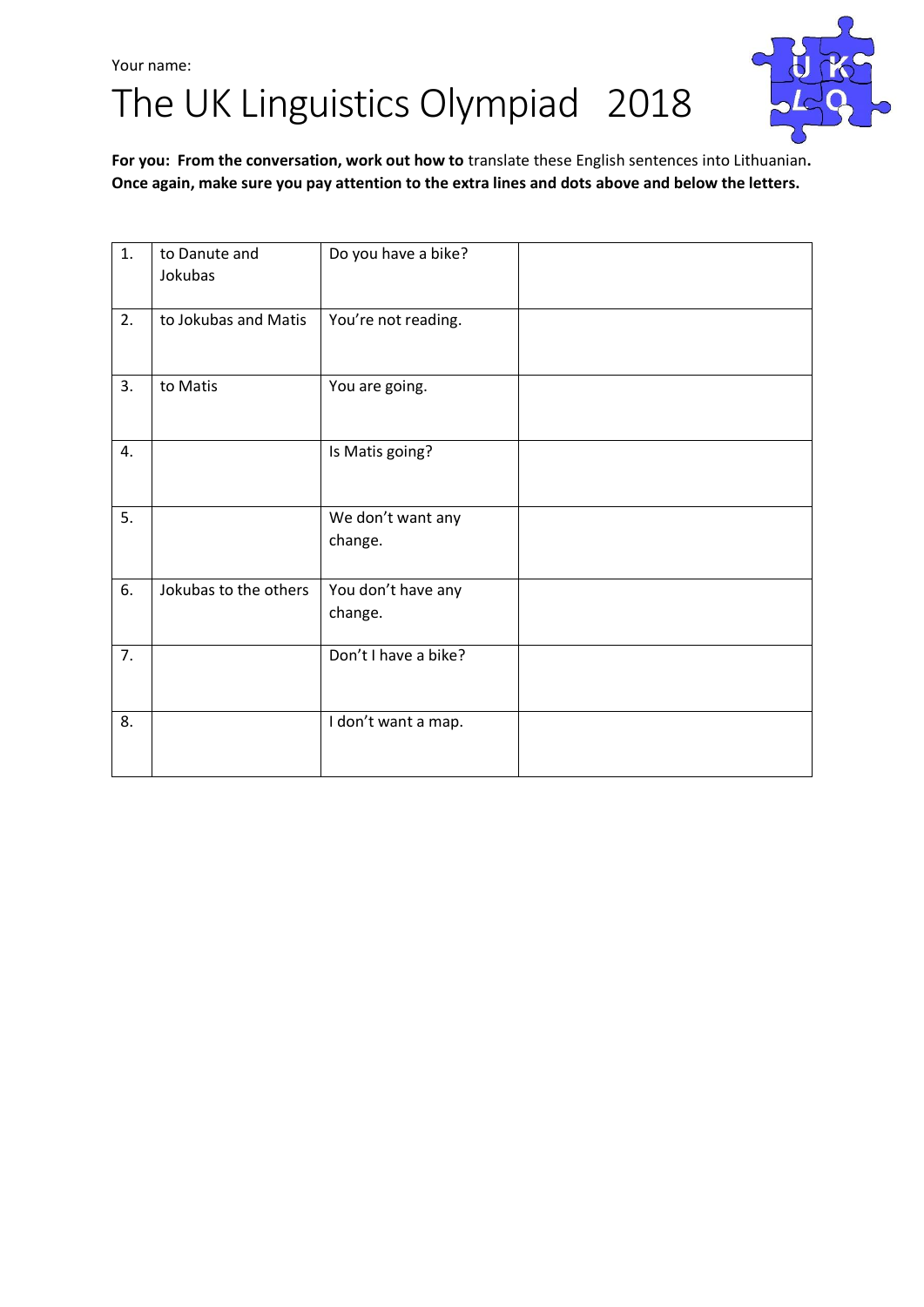# The UK Linguistics Olympiad 2018



### Solution and marking.

NB Errors:

- The tenth row of the table contained *Tu turi žemėlapį*, instead of the correct *Skaïtyk žemėlapį*. This was corrected a day later, but if you used the first version please make allowances (though it's not obvious what effect the error might have, apart from adding general confusion).
- Q.5, 8 Should contain *nenórime, nenóriu* (for: *nenorime, nenoriu*). This was only corrected on Tues 13<sup>th</sup> Feb.

#### Scoring:

- 1 point for each correct word (max 24)
	- o No half marks.
	- $\circ$  Pay attention to extra lines and dots, but don't insist on accurate shapes any extra squiggle will do.
	- o Insist on correct order; no points for correct words in the wrong order but mark so as to maximize points. (e.g. if A B C should be C A B, penalise just C rather than A and B).
- Ignore
	- o punctuation
	- o extra or missing word spaces
	- o incorrect words (i.e. don't deduct points for them)

| 1. | to Danute and<br>Jokubas | Do you have a bike?           | Ar jūs turite dviratj?               |
|----|--------------------------|-------------------------------|--------------------------------------|
| 2. | to Jokubas and Matis     | You're not reading.           | Jūs neskaïtote.                      |
| 3. | to Matis                 | You are going.                | Tu eina.                             |
| 4. |                          | Is Matis going?               | Ar Matis eina?                       |
| 5. |                          | We don't want any<br>change.  | Mes nenórime [not: nenorime] grąžos. |
| 6. | Jokubas to the others    | You don't have any<br>change. | Jūs neturite grąžos.                 |
| 7. |                          | Don't I have a bike?          | Ar aš neturiu dviratj?               |
| 8. |                          | I don't want a map.           | Aš nenóriu [not: nenoriu] žemėlapj.  |